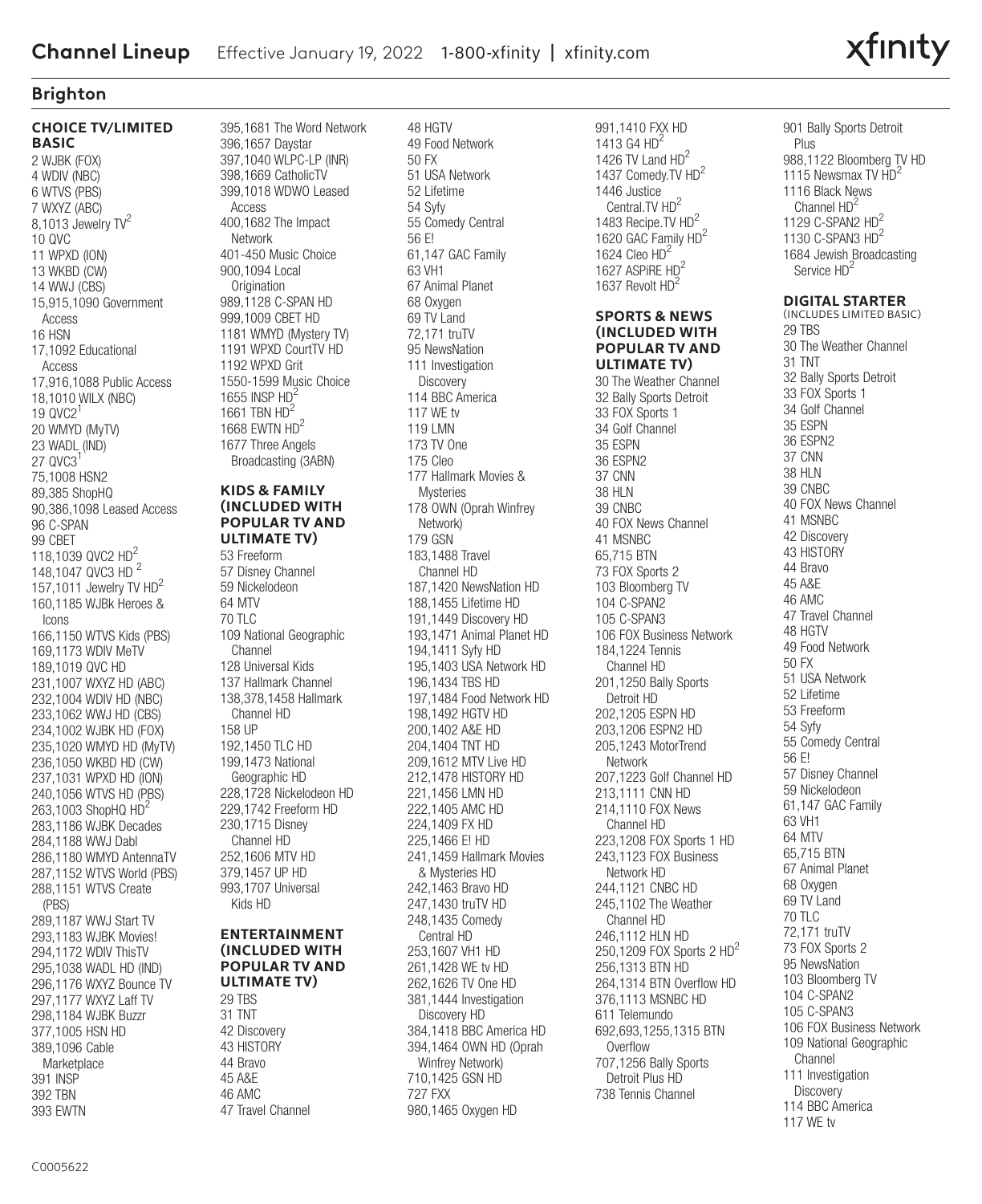119 LMN 128 Universal Kids 137 Hallmark Channel 138,378,1458 Hallmark Channel HD 158 UP 173 TV One 175 Cleo 177 Hallmark Movies & Mysteries 178 OWN (Oprah Winfrey Network) 179 GSN 183,1488 Travel Channel HD 184,1224 Tennis Channel HD 187,1420 NewsNation HD 188,1455 Lifetime HD 191,1449 Discovery HD 192,1450 TLC HD 193,1471 Animal Planet HD 194,1411 Syfy HD 195,1403 USA Network HD 196,1434 TBS HD 197,1484 Food Network HD 198,1492 HGTV HD 199,1473 National Geographic HD 200,1402 A&E HD 201,1250 Bally Sports Detroit HD 202,1205 ESPN HD 203,1206 ESPN2 HD 204,1404 TNT HD 205,1243 MotorTrend Network 207,1223 Golf Channel HD 209,1612 MTV Live HD 212,1478 HISTORY HD 213,1111 CNN HD 214,1110 FOX News Channel HD 221,1456 LMN HD 222,1405 AMC HD 223,1208 FOX Sports 1 HD 224,1409 FX HD 225,1466 E! HD 228,1728 Nickelodeon HD 229,1742 Freeform HD 230,1715 Disney Channel HD 241,1459 Hallmark Movies & Mysteries HD 242,1463 Bravo HD 243,1123 FOX Business Network HD 244,1121 CNBC HD 245,1102 The Weather Channel HD 246,1112 HLN HD 247,1430 truTV HD 248,1435 Comedy Central HD 250,1209 FOX Sports 2 HD<sup>2</sup> 252,1606 MTV HD 253,1607 VH1 HD 256,1313 BTN HD 261,1428 WE tv HD 262,1626 TV One HD

264,1314 BTN Overflow HD 376,1113 MSNBC HD 379,1457 UP HD 381,1444 Investigation Discovery HD 384,1418 BBC America HD 394,1464 OWN HD (Oprah Winfrey Network) 611 Telemundo 692,693,1255,1315 BTN **Overflow** 707,1256 Bally Sports Detroit Plus HD 710,1425 GSN HD 727 FXX 738 Tennis Channel 901 Bally Sports Detroit Plus 980,1465 Oxygen HD 988,1122 Bloomberg TV HD 991,1410 FXX HD 993,1707 Universal Kids HD 1115 Newsmax TV HD<sup>2</sup> 1116 Black News Channel HD<sup>2</sup> 1129  $C$ -SPAN2  $HD<sup>2</sup>$ 1130 C-SPAN3 HD<sup>2</sup> 1413 G4 HD<sup>2</sup> 1426 TV Land HD<sup>2</sup> 1437 Comedy.TV HD2 1446 Justice Central.TV HD<sup>2</sup> 1483 Recipe.TV HD2 1620 GAC Family HD<sup>2</sup> 1624 Cleo  $HD<sup>2</sup>$ 1627 ASPIRE HD<sup>2</sup> 1637 Revolt HD<sup>2</sup> 1684 Jewish Broadcasting Service HD<sup>2</sup> **MORE SPORTS & ENTERTAINMENT** 66 TCM

102 ESPNews 146 CMT 180,736 NFL Network 181,1215 NFL Network HD 182,1216 NFL RedZone HD 185,1755 TCM HD 251,1608 CMT HD 254,1218 NBA TV HD 255,1303 CBS Sports Network HD 257,1210 ESPNews HD 258,1219 MLB Network HD 259,1217 NHL Network HD 708,1301 ESPNU HD 709,1236 Outdoor Channel HD 717 Pac-12 Network 730 Outdoor Channel 733,749 NBA TV 734 CBS Sports Network 735 ESPNU 737 NHL Network 739 Sportsman Channel 740 MLB Network 741 NFL RedZone 745,1246 TVG

 History Channel 747,1445 Crime & Investigation 990,1237 Sportsman Channel HD 1329 Pac-12 Network HD<sup>2</sup> 1638 FM HD<sup>2</sup> **ULTIMATE TV (INCLUDES CHOICE TV, KIDS & FAMILY, ENTERTAINMENT, AND SPORTS & NEWS)** 58 Cartoon Network 60 Paramount Network 98,3487 Univision 100 POP 102 ESPNews 108 Nat Geo WILD 110 Science 112 American Heroes Channel 113 Destination America 115 fyi 116 VICE 121 Magnolia Network 122 Cooking Channel 123 AFRO 124 Ovation 125,1721 Primo TV 126,1722 Kids Street 127,1709 BabyFirst Americas 129,1727 Nicktoons<sup>2</sup> 130 Discovery Family Channel 131 Nick Jr. 132 Nick 2 133 TeenNick 135 Disney XD 139,1615 Nick Music 140 MTV2 141,605 MTV TR3s 142,1633 BET Jams 143,1614 MTV Classic 144,1630 BET Soul 145,1619 CMT Music 151 Disney Junior 153 ScreenPix 154,1789 ScreenPix Westerns 161 ReelzChannel 162 Hallmark Drama <sup>1</sup> 163 Logo 164 IFC 165 SundanceTV East 167 ScreenPix Action 168 ScreenPix Voices 170 FLIX East 172 FX Movie Channel 174 BET Her 176,1629 The Africa Channel 180,736 NFL Network 181,1215 NFL Network HD 186,1486 fyi HD 190,1716 Disney XD HD 208,1222 Olympic Channel HD

746,1479 Military

210,1487 Destination America HD 211,1451 Science HD 226,1412 Paramount Network HD 227,1734 Cartoon Network HD 254,1218 NBA TV HD 255,1303 CBS Sports Network HD 257,1210 ESPNews HD 258,1219 MLB Network HD 259,1217 NHL Network HD 260,1438 IFC HD 380,1436 VICE HD 382,1613 AXS TV 383,1714 Discovery Family Channel HD 387 BBC World News 388 Smithsonian Channel 390,1673 BYUtv 472,1322 SEC Network Overflow HD<sup>2</sup> 607 NBC Universo 621,3488 UniMás 626 TUDN 649 HITN 651 Galavision 700,1321 SEC Network HD 708,1301 ESPNU HD 709,1236 Outdoor Channel HD 711,1485 Cooking Channel HD 712,1493 Magnolia Network HD 713,1477 Smithsonian Channel HD 730 Outdoor Channel 733,749 NBA TV 734 CBS Sports Network 735 ESPNU 737 NHL Network 739 Sportsman Channel 740 MLB Network 742 SEC Network 748 ACC Network National Area 785 SEC Network Overflow 990,1237 Sportsman Channel HD 992,1472 Nat Geo WILD HD 1117 BBC World News HD<sup>2</sup> 1118 i24 News HD<sup>2</sup> 1228,3360 Zona Futbol  $HD<sup>2</sup>$ 1229 TUDN HD<sup>2</sup> 1232,3387 NBC Universo HD<sup>2</sup> 1325 ACC Network National Area HD 1414 fuse  $HD^2$ 1427 POP HD2 1429 ReelzChannel HD<sup>2</sup> 1439 Logo  $HD^2$ 1440 SundanceTV HD East<sup>2</sup> 1460 Hallmark Drama HD<sup>2</sup> 1462 Ovation HD<sup>2</sup> 1480 American Heroes Channel HD<sup>2</sup> 1495 Z Living  $HD<sup>2</sup>$ 

1623 AFRO HD<sup>2</sup>

1628 BFT Her HD<sup>2</sup> 1639 MTV2 HD<sup>2</sup> 1701 Disney JR. HD<sup>2</sup> 1702 Nick Jr.  $HD^2$ 1729 NICK 2 HD<sup>2</sup> 1740 TeenNick HD<sup>2</sup> 1766 FX Movie Channel HD<sup>2</sup> 1771 FLIX East HD<sup>2</sup> 1786 ScreenPix HD<sup>2</sup> 1787 ScreenPix Action HD<sup>2</sup> 1788 ScreenPix Voices HD<sup>2</sup> 3307 UniMás HD<sup>2</sup> 3310 Univision HD2 3375 Galavision HD2 3491 Zona Futbol1

## **DEPORTES**

98,3487 Univision 603 FOX Deportes 607 NBC Universo 611 Telemundo 612,1231 ESPN Deportes 614 Latin American Sports 621,3488 UniMás 626 TUDN 1228,3360 Zona Futbol HD<sup>2</sup> 1229 TUDN  $HD<sup>2</sup>$ 1230 FOX Deportes HD<sup>2</sup> 1232,3387 NBC Universo HD2 3307 UniMás HD2 3310 Univision HD<sup>2</sup> 3491 Zona Futbol<sup>1</sup>

# **PREMIUM CHANNELS**

150 STARZ ENCORE East 152,1775 STARZ ENCORE Action East 155,1777 STARZ ENCORE Black East 156,1784 STARZ ENCORE Westerns East 215,300,1802 HBO HD East 217,319,1820 CINEMAX HD East 218,339,1840 Showtime HD East 219,369,1868 STARZ East HD 220,1773 STARZ ENCORE East HD 266,1803 HBO HD West 267,1804 HBO2 HD East 268,1806 HBO Signature HD East 270,305,1810 HBO Comedy East 271,1812 HBO Zone HD East 272,1814 HBO Latino HD East 279,1842 Showtime 2 HD East 280,1846 Showtime Showcase HD East 281,1848 Showtime Extreme HD 285,1860 The Movie Channel HD East 301 HBO East 302 HBO2 East 303 HBO Signature East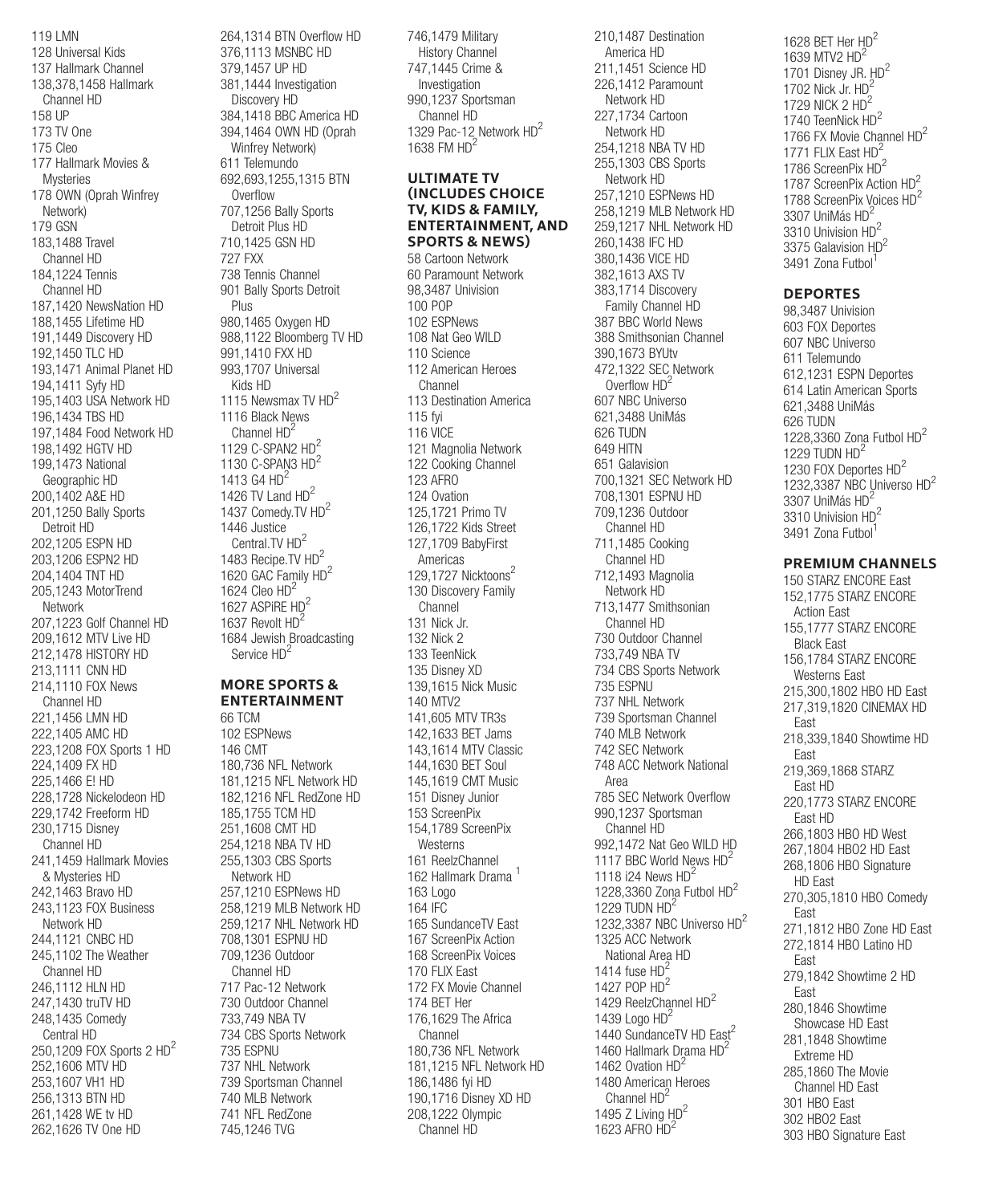304,1808 HBO Family East 306 HBO West 310 HBO Zone East 311 HBO Latino East 312,1406,1816 AMC+ HD2 313,371,1790,1871 Epix HD (East) 314,372 Epix East 320 CINEMAX East 322,1821 CINEMAX West 324 ActionMAX East 327 MovieMax 329 5StarMAX 340 Showtime East 341 Showtime 2 East 342 Showtime Showcase East 346,1844 Showtime BET East 347 Showtime Extreme East 350 The Movie Channel East 352,1862 The Movie Channel Xtra East 370 STARZ East 373 Epix 2 374 Epix Hits 375 Epix Drive-In 543,1886 Playboy 546,1894 TEN 547,1890 Hustler TV 549,1888 Penthouse Block 550,1891 XTSY 552,1887 Vivid TV 1822 MoreMAX East 1824 ActionMAX HD 1826 ThrillerMax East 1828 MovieMAX HD 1830 5StarMAX HD 1832 OuterMAX 1834 Max Latino 1873 Epix 2  $HD<sup>2</sup>$ 1874 Epix Hits HD2 1875 Epix Drive-In HD<sup>2</sup>

## **INTERNATIONAL SELECTIONS**

32 Bally Sports Detroit 201,1250 Bally Sports Detroit HD 707,1256 Bally Sports Detroit Plus HD 901 Bally Sports Detroit Plus 3101 Willow Plus HD 3102 TV Asia HD 3103 ZeeTV HD 3106 SET HD 3108 ABP News 3109 NDTV 24X7 3135 CCTV4 3137 Phoenix Info News 3138 CTI Zhong Tian Channel 3139 Phoenix NA 3150 TVB Jade 3180 TV JAPAN HD 3185 Saigon Broadcasting Television Network

3194 The Filipino Channel HD 3195 GMA Pinoy TV 3196 GMA Life TV 3210 SporTV 3211 Band Internacional HD 3212 RecordTV Europa HD 3213 TV Globo HD 3216 SIC International 3217 RTPi (Portuguese) 3225 RTVI (Russian) 3226 RTN (Russian) 3227 Russian Kino 3228 NTV America 3229 Channel One Russia 3230 Impact TV 3232 RTR PLAN 3233 ROSSIYA 3234 CTC 3245 ART Network 3250 The Israeli Network 3260 DW Deutsche + 3265 TV5 Monde HD 3275 Antenna TV 3280 RAI International HD 3281 Mediaset Italia 3285 Willow Plus 3286 TV Asia 3287 ZeeTV 3289 SET 3290 TV JAPAN 3291 Band Internacional 3292 RecordTV 3293 TV Globo 3294 TV5 Monde 3295 RAI International 3296 The Filipino Channel

## **PAY-PER-VIEW**

254,1218 NBA TV HD 265,1201 iN DEMAND PPV HD 501 iN DEMAND PPV 502 iN DEMAND PPV 7 548,1893 Juicy 733,749 NBA TV 3001 MLB EI - Arizona **Diamondbacks** 3002 MLB EI - Atlanta Braves 3003 MLB EI - Baltimore **Orioles** 3004 MLB EI - Boston Red Sox 3005 MLB EI - Chicao Cubs 3006 MLB EI - Chicago White Sox 3007 MLB EI - Cincinnati Reds 3008 MLB EI - Cleveland Indians 3009 MLB EI - Colorado Rockies 3010 MLB EI - Detroit **Tigers** 3011 MLB EI - Houston Astros 3012 MLB EI - Kansas City Royals

3013 MLB EI - Los Angeles Angels 3014 MLB EI - Los Angeles Dodgers 3015 MLB EI - Miami **Marlins** 3016 MLB EI - Milwaukee Brewers 3017 MLB EI - Minnesota Twins 3018 MLB EI - New York **Mets** 3019 MLB EI - New York Yankees 3020 MLB EI - Oakland **Athletics** 3021 MLB EI - Philadelphia Phillies 3022 MLB EI - Pittsburgh Pirates 3023 MLB EI - San Diego Padres 3024 MLB EI - San Francisco Giants 3025 MLB EI - Seattle **Mariners** 3026 MLB EI - St. Louis Cardinals 3027 MLB EI - Tampa Bay Rays 3028 MLB EI - Texas Rangers 3029 MLB EI - Toronto Blue Jays 3030 MLB EI - Washington Nationals 3034 NBA LP - Atlanta Hawks 3035 NBA LP - Boston **Celtics** 3036 NBA LP - Brooklyn Nets 3037 NBA LP - Charlotte **Hornets** 3038 NBA LP - Chicago Bulls 3039 NBA LP - Cleveland **Cavaliers** 3040 NBA LP - Dallas **Mavericks** 3041 NBA LP - Denver Nuggets 3042 NBA LP - Detroit Pistons 3043 NBA LP - Golden State Warriors 3044 NBA LP - Houston **Rockets** 3045 NBA LP - Indiana Pacers 3046 NBA LP - Los Angeles Clippers 3047 NBA LP - Los Angeles Lakers 3048 NBA LP - Memphis Grizzlies 3049 NBA LP - Miami Heat 3050 NBA LP - Milwaukee Bucks

3051 NBA LP - Min **Timberwolves** 3052 NBA LP - New Orleans Pelicans 3053 NBA LP - New York Knicks 3054 NBA LP - Oklahoma City Thunder 3055 NBA LP - Orlando Magic 3056 NBA LP - Philadelphia 76Ers 3057 NBA LP - Phoenix Suns 3058 NBA LP - Portland **Trailblazers** 3059 NBA LP - Sacramento Kings 3060 NBA LP - San Antonio Spurs 3061 NBA LP - Toronto Raptors 3062 NBA LP - Utah Jazz 3063 NBA LP - Washington Wizards 3067 NHL CI - Anaheim Ducks 3068 NHL CI - Arizona Coyotes 3069 NHL CI - Boston Bruins 3070 NHL CI - Buffalo Sabres 3071 NHL CI - Calgary Flames 3072 NHL CI - Carolina Hurricanes 3073 NHL CI - Chicago **Blackhawks** 3074 NHL CI - Colorado Avalanche 3075 NHL CI - Columbus Blue Jackets 3076 NHL CI - Dallas **Stars** 3077 NHL CI - Detroit Red Wings 3078 NHL CI - Edmonton **Oilers** 3079 NHL CI - Florida **Panthers** 3080 NHL CI - Los Angeles Kings 3081 NHL CI - Minnesota Wild 3082 NHL CI - Montreal **Canadiens** 3083 NHL CI - Nashville Predators 3084 NHL CI - New Jersey Devils 3085 NHL CI - New York Islanders 3086 NHL CI - New York **Rangers** 3087 NHL CI - Ottawa **Senators** 3088 NHL CI - Philadelphia Flyers

3089 NHL CI - Pittsburgh Penguins 3090 NHL CI - San Jose **Sharks** 3091 NHL CI - Seattle Kraken 3092 NHL CI - St. Louis Blues 3093 NHL CI - Tampa Bay Lightning 3094 NHL CI - Toronto Maple Leafs 3095 NHL CI - Vancouver **Canucks** 3096 NHL CI - Vegas Golden Knights 3097 NHL CI - Washington **Capitals** 3098 NHL CI - Winnipeg Jets

#### **ON DEMAND**

1,299,1000,1882 Xfinity Presents 274,321,1817,1880 Hitz 276,325,1818,1881 Hitz 2 277,330,1819 Hitz 3 282,1622 Xfinity Black Experience 540,1885 Adult On Demand 639,1883,1896,3300 Xfinity Latino Presenta 1100,1125,1242 Searchlight On Demand 1751 Free Movies On Demand 1801 HBO On Demand 1867 STARZ On Demand 1884,1895,3349,3440 PARENTAL 1897 Xfinity Presents 1898 Hitz 2 1899 Hitz 3370,3400 Xfinity Latino Presenta 3450,3480 PARENTAL

# **XFINITY TV LATINO**

98,3487 Univision 141,605 MTV TR3s 601 Discovery en Espanol 602 CNN en Espanol 603 FOX Deportes 604 Caracol TV 606 HISTORY en Espanol 607 NBC Universo 608 Cinelatino 609 ViendoMovies 610 Cine Mexicano 611 Telemundo 612,1231 ESPN Deportes 613,3490 UniMás Alt 614 Latin American Sports 615 RC Novelas 616 Ecuavisa 618 Multimedios 619,3489 Univision Alt 620 Cinema Dinamita 621,3488 UniMás 622,3344 ESNE TV